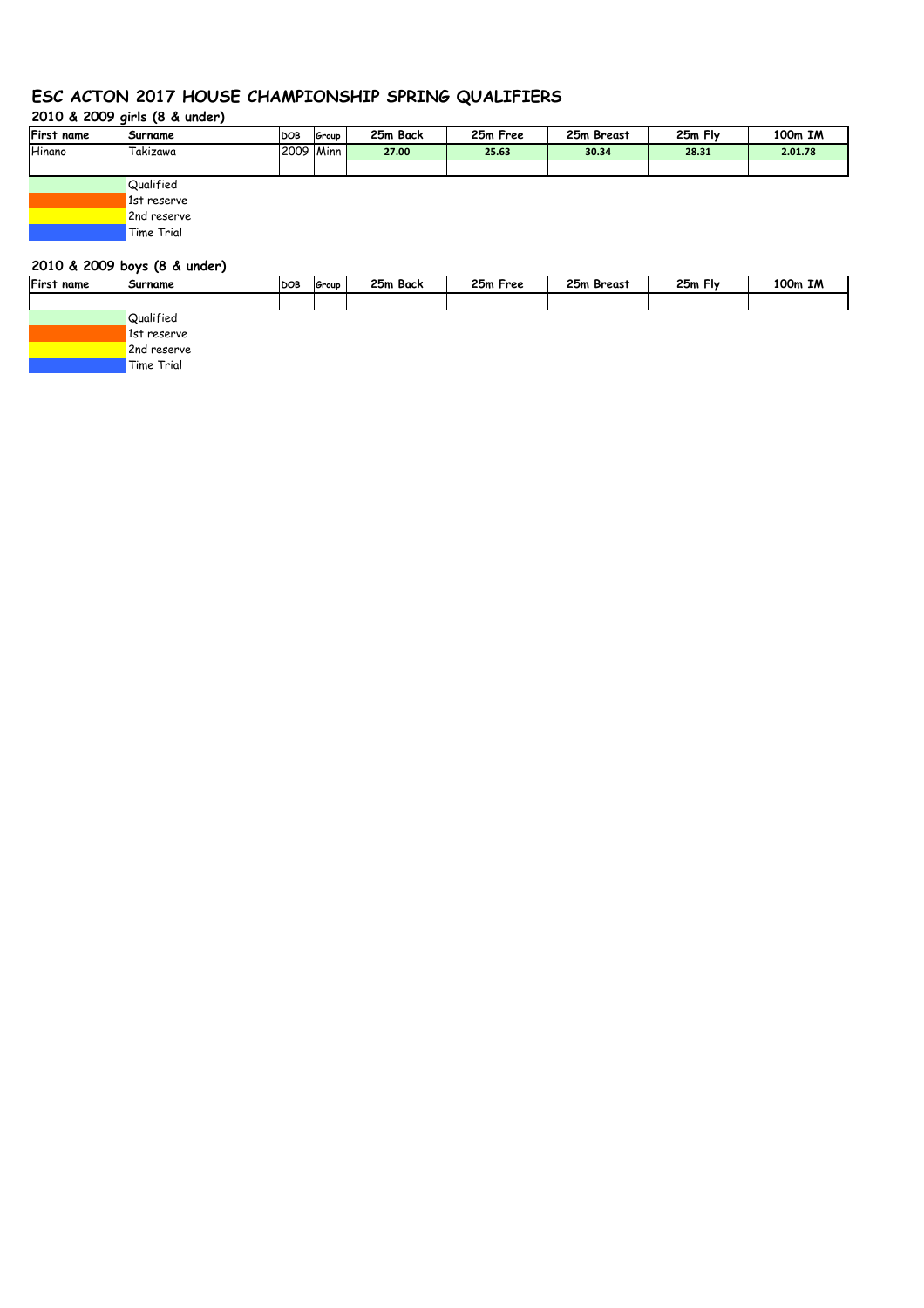## **2008 & 2007 girls (9/10 year olds)**

| First name   | Surname              | DOB       | Group  | 50m Back | 50m Free | 50m Breast | 25m Fly | 100m IM |
|--------------|----------------------|-----------|--------|----------|----------|------------|---------|---------|
| Kimberley    | Campbell             | 2007      | Herr   | 46.87    | 41.41    | 56.03      | 21.24   | 1.46.78 |
| Hannah       | <b>IMACCORMAC</b>    | 2007      | Herr   | 46.62    | 45.15    | 54.65      | 25.43   | 1.52.06 |
| Isabella     | Markou               | 2007 Minn |        | 48.18    | 47.38    | 55.81      | 26.96   | 1.56.97 |
| Ellie        | Keegan               | 2007 Minn |        | 54.25    | 48.78    | 1.07.22    | 31.00   | 2.12.38 |
| Ciara        | Keating              | 2007      | Minn   | 56.22    | 48.25    | 1.07.50    | 26.79   | 2.12.56 |
| Madeleine    | Elliott (Doman)      | 2007      | Minn   | 1.00.63  | 56.25    | 1.08.25    | 31.25   | 2.16.25 |
| Sophia       | Rotko                | 2007      | Minn   | 56.25    | 53.34    | 1.12.50    | 30.59   | 2.20.75 |
| Ruby         | Wood (Hennessy-Wood) | 2007      | Minn   | 58.03    | 48.78    | 1.19.03    | 31.32   | 2.21.15 |
| Rachel       | Ashworth (Foo)       | 2007      | Minn   | 56.69    | 58.47    | 1.16.59    | 29.34   | 2.22.31 |
| Myriam       | Grant                | 2007      | Minn   | 58.75    | 57.75    | 1.09.90    | 30.90   | 2.25.72 |
| Florence     | Crawford             | 2008 Minn |        | 47.28    | 46.6     | 1.01.56    | 25.59   | 1.55.10 |
| <b>Alice</b> | Rasmussen            | 2007      | AHerr/ | 48.07    | 42.5     | 56.34      | 30.09   | 1.53.50 |
| Haruka       | <b>NISHIMURA</b>     | 2008 Herr |        | 46.06    | 41.09    | 54.28      | 20.22   | 1.39.06 |
|              |                      |           |        |          |          |            |         |         |

**Qualified** 

1st reserve

2nd reserve

Swim off (Ellie won)

Time Trial

# **2008 & 2007 boys (9/10 year olds)**

| First name | Surname                 | DOB.        | Group | 50m Back | 50m Free | 50m Breast | 25m Fly | 100m IM |
|------------|-------------------------|-------------|-------|----------|----------|------------|---------|---------|
| Jake       | <b>BOWDEN</b>           | 2008  Herr  |       | 49.18    | 44.87    | 57.55      | 24.23   | 1.52.18 |
| Joe        | Havranek (Greenhalgh)   | 2008   Minn |       | 53.52    | 45.72    | 1.00.87    | 33.63   | 2.02.06 |
| Koudai     | Sakayama                | 2007  Herr  |       | 52.93    | 45.31    | 1.00.91    | 25.57   | 1.57.68 |
| Alexandros | Savvanidis*             | 2008   Minn |       | 55.75    | 47.85    | 1.09.53    | 31.59   | 2.12.31 |
| Panagiotis | Sitaras (Apergi-Sitara) | 2007   Minn |       | 50.85    | 44.32    | 1.05.22    | 31.68   | 2.03.81 |
| Daniel     | ISTRELTSOV              | 2008  Herr  |       | 44.96    | 38.31    | 53.43      | 20.06   | 1.46.91 |
| Zachary    | <b>BOWDEN</b>           | $2008$ Minn |       | 1.01.00  | 53.42    | 1.06.36    | 32.43   | 2.24.03 |
| Daniel     | Jansen                  | 2008 Minn   |       | 57.38    | 47.51    | 58.45      | 26.62   | 2.02.14 |
|            |                         |             |       |          |          |            |         |         |
|            | $\cdots$<br>$\sim$      |             |       |          |          |            |         |         |

**Qualified** 

1st reserve

2nd reserve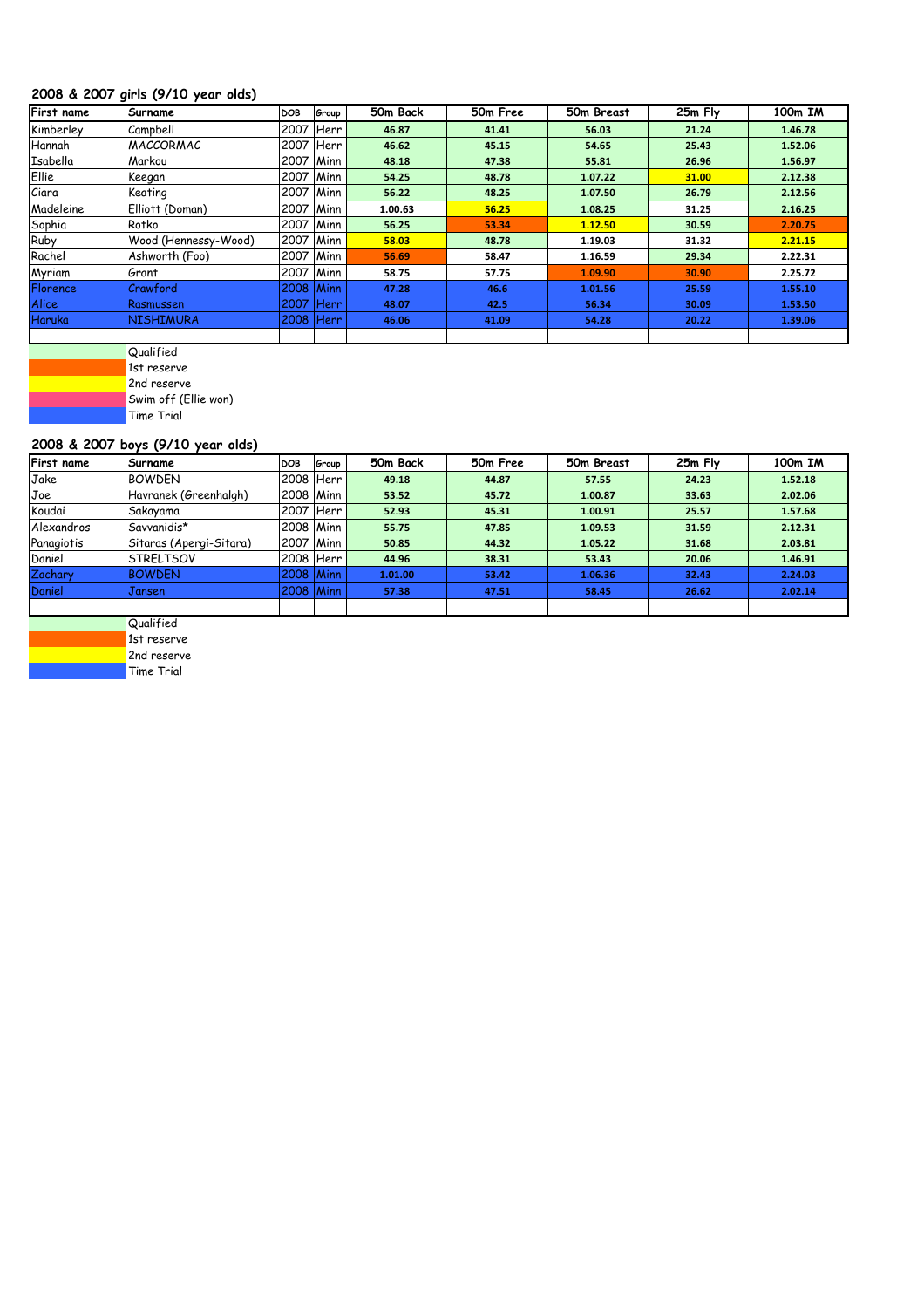## **2006 & 2005 Girls (11 - 12 year old)**

| First name      | Surname                  | <b>DOB</b> | Group | 100m Back | 100m Free | 100m Breast | 50m Fly    | 100m IM |
|-----------------|--------------------------|------------|-------|-----------|-----------|-------------|------------|---------|
| Ellie           | Bowden                   | 2005       | Her   | 1.35.94   | 1.30.38   | 1.52.47     | <b>DNS</b> | 1.44.85 |
| Hanna (br)      | <b>FACKNEY</b>           | 2005       | Sea   | 1.45.28   | 1.37.29   | 2.02.15     | 55.31      | 1.47.66 |
| Georgia         | Sitara (Apergi-Sitara)   | 2005       | Her   | 1.38.91   | 1.31.40   | 2.04.78     | 53.47      | 1.46.44 |
| Molly           | Bryce                    | 2005       | Minn  | 1.47.35   | 1.33.47   | 1.48.54     | 53.59      | 1.47.97 |
| Esmile          | Macyte (Macys)           | 2005       | Minn  | 2.04.72   | 1.48.06   | 2.08.25     | 57.69      | 1.58.87 |
| Sara            | BENDERDOUCHE ANOUTI      | 2005       | Minn  | 1.48.49   | 1.44.91   | 2.13.12     | 1.04.31    | 1.59.43 |
| Caroline        | <b>HRYCEK / ROBINSON</b> | 2005       | Her   | 1.48.44   | 1.49.55   | 1.58.40     | 56.41      | 2.02.23 |
| Elena (fly)     | Nurnberg                 | 2005       | Her   | 1.47.69   | 1.35.84   | 2.04.34     | 56.40      | 1.50.22 |
| Lilly-Mae       | Hunter (Smith)           | 2006       | Minn  | 1.56.41   | 1.47.63   | 2.37.22     | 1.05.88    | 2.07.75 |
| Ilayda          | <b>MALLEY</b>            | 2006       | Minn  | 2.09.27   | 1.54.87   | 2.26.63     | 1.00.56    | 2.14.87 |
| Hannah          | <b>WHILEY</b>            | 2006 Pir   |       | 1.38.63   | 1.32.90   | <b>DNS</b>  | 51.23      | 1.46.25 |
| Airi            | YAMASAKI                 | 2006       | Her   | 1.56.13   | 1.46.91   | 2.02.38     | 1.02.84    | 2.00.53 |
| Flora           | Pollock                  | 2006       | Minn  | 1.57.75   | 1.45.28   | 2.27.16     | 1.12.28    | 2.07.09 |
| Eden            | FEO-ISAAC                | 2006       | Minn  | 2.06.62   | 2.10.47   | 2.49.12     | 1.23.53    | 2.31.88 |
| Luna            | MEHMEDBASIC              | 2006       | Minn  | 2.09.19   | 1.53.25   | 2.33.44     | 1.17.31    | 2.19.29 |
| Tina            | Opara (Hirsch)           | 2005       | Minn  | 2.06.19   | 2.10.97   | 2.03.59     | 1.09.72    | 2.07.62 |
| Milla           | <b>FREEMAN</b>           | 2006       | Seal  | 1.43.06   | 1.37.53   | 1.59.10     | 54.13      | 1.44.68 |
| Katherine       | <b>JANSEN</b>            | 2006       | Pir   | 1.40.71   | 1.30.10   | 1.56.64     | 49.94      | 1.43.60 |
| <b>Milly</b>    | <b>MCDONAGH</b>          | 2005       | Seal  | 2.00.57   | 1.42.44   | 1.52.69     | 54.09      | 1.51.34 |
| <b>Isabella</b> | Warrillow                | 2005       | Minn  | 1.54.10   | 1.59.57   | 2.00.03     | 1.03.75    | 2.04.28 |
|                 |                          |            |       |           |           |             |            |         |



# **2006 & 2005 Boys (11 - 12year old)**

| First name     | Surname               | DOB         | Group      | 100m Back | 100m Free | 100m Breast | 50m Fly | 100m IM |
|----------------|-----------------------|-------------|------------|-----------|-----------|-------------|---------|---------|
| Kieran         | <b>KENNY</b>          | 2005   Seal |            | 1.42.00   | 1.37.88   | 1.49.50     | 53.03   | 1.48.38 |
| Adam           | <b>KRASNODEBSKI</b>   | 2005        | Herr       | 1.52.14   | 1.40.60   | 1.53.66     | 56.91   | 1.57.97 |
| Emils          | <b>BIRZGALIS</b>      |             | 2005 Piran | 1.46.32   | 1.35.09   | 2.01.13     | 55.28   | 1.53.44 |
| Thomas         | Queally               | 2005 Minn   |            | 2.20.65   | 1.51.72   | 2.04.31     | 1.02.81 | 2.06.31 |
| Max            | Demetre (Poirot)      |             | 2005 Herr  | 1.54.96   | 2.04.06   | 2.25.78     | 1.02.63 | 2.07.87 |
| Panagiotis     | Verroiotis (Maliali)  | 2005        | Herr       | 1.56.91   | 1.30.59   | 1.57.41     | 1.00.63 | 2.03.09 |
| Marc           | Iskander              | 2005 Minn   |            | 2.00.88   | 1.52.87   | 2.35.91     | 1.12.60 | 2.23.57 |
| Sid            | <b>WESTON/ RUMLEY</b> |             | 2005 Herr  | 1.49.07   | 1.37.28   | 1.59.55     | 57.91   | 1.57.06 |
| Ervin          | Macaraig              | 2005 Minn   |            | 2.16.22   | 2.00.81   | 2.33.00     | 1.13.03 | 2.21.75 |
| Lev            | Tikhonov              |             | 2006 Herr  | 1.48.53   | 1.48.03   | 1.58.75     | 1.01.69 | 1.56.88 |
| Alfie          | <b>MANNERS</b>        |             | 2006 Minn  | 2.11.65   | 1.54.66   | 2.29.56     | 1.35.00 | 2.27.09 |
| Maksym         | Bielak                |             | 2006 Herr  | 1.37.78   | 1.30.84   | 2.06.60     | 52.85   | 1.47.91 |
| Sai            | Bhatia                |             | 2006 Herr  | 1.54.43   | 1.57.78   | 2.18.44     | 1.14.56 | 2.12.82 |
| Henry          | Carroll               |             | 2006 Minn  | 2.05.84   | 1.59.72   | 2.19.97     | 1.03.34 | 2.13.60 |
| Deni           | <b>MEHMEDBASIC</b>    |             | 2005 Piran | 1.35.56   | 1.24.10   | 1.58.21     | 51.94   | 1.40.69 |
| Teophane       | PATEL                 | 2006 Minn   |            | 1.55.18   | 1.49.75   | 2.03.78     | 58.15   | 2.02.78 |
| James          | GREENFIELD            |             | 2006 Herr  | 1.50.56   | 1.38.25   | 2.14.63     | 55.72   | 1.50.72 |
| <b>William</b> | <b>GREENFIELD</b>     |             | 2006 Herr  | 1.56.57   | 2.12.60   | 2.01.72     | 1.07.37 | 2.17.59 |
| Lucas          | Rasmussen*            |             | 2005 Herr  | 1.41.97   | 1.32.87   | 1.52.88     | 58.10   | 1.52.79 |
|                |                       |             |            |           |           |             |         |         |

**Qualified** 

1st reserve 2nd reserve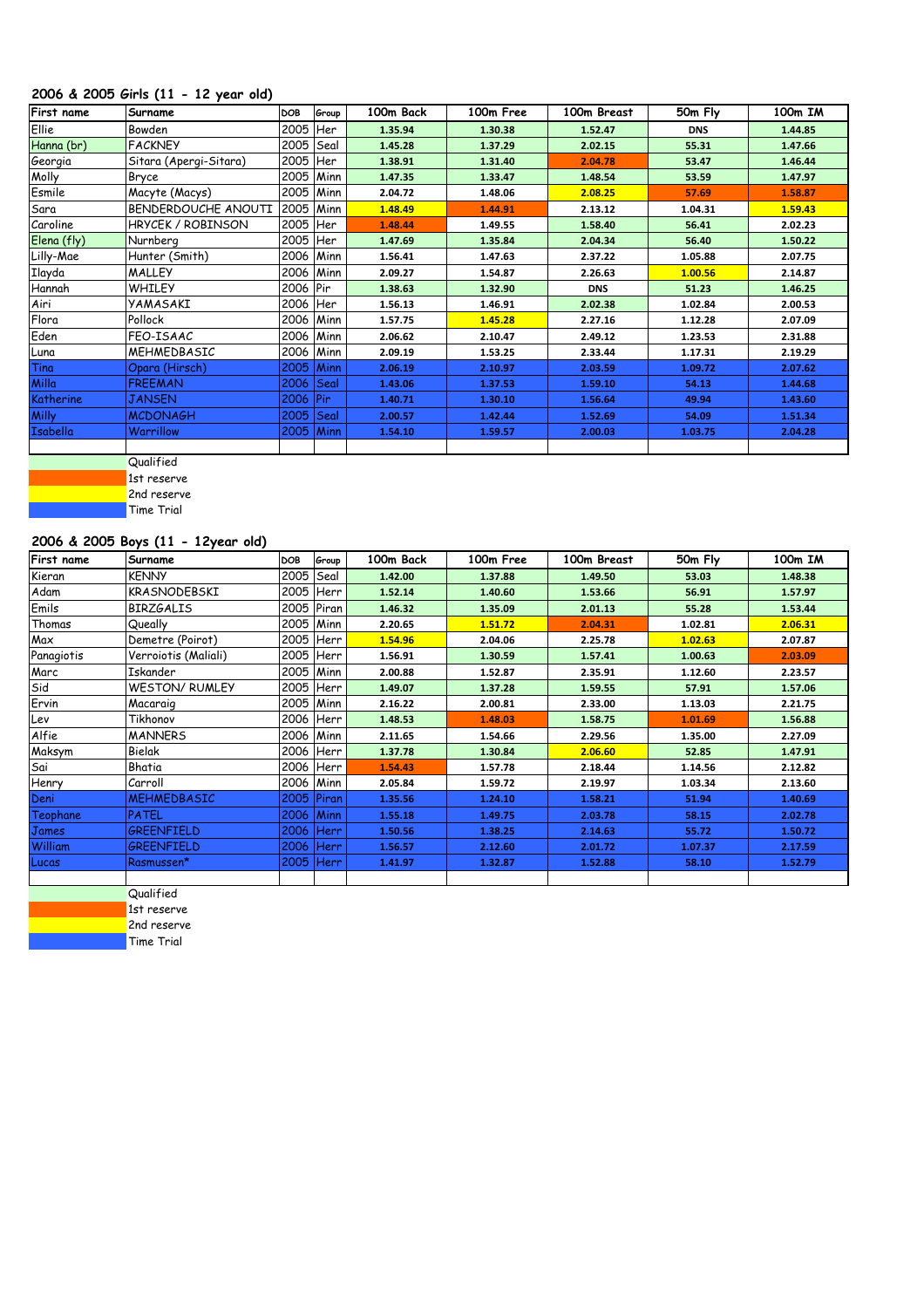## **2004 & 2003 Girls (13 - 14 year olds)**

| First name    | Surname                | DOB         | Group | 100m Back | 100m Free | 100m Breast | 100m Fly   | 100m IM |
|---------------|------------------------|-------------|-------|-----------|-----------|-------------|------------|---------|
| Maria         | Krasnodebska           | 2003   Seal |       | 1.35.65   | 1.30.06   | 1.57.88     | 1.59.53    | 1.47.59 |
| Francine      | <b>EGELIE</b>          | 2003 Pir    |       | 1.39.12   | 1.16.96   | 1.42.69     | 1.36.88    | 1.30.60 |
| Danae         | Savvanidis             | 2003   Seal |       | 1.41.72   | 1.29.66   | 2.06.50     | 2.02.06    | 1.50.94 |
| Olga          | <b>NIARCHOU</b>        | 2003 Pir    |       | 1.33.59   | 1.27.50   | 1.41.15     | 1.47.19    | 1.35.03 |
| Konstantina   | PSARRI                 | 2003   Pir  |       | 1.47.00   | 1.37.26   | 1.56.47     | 1.58.42    | 1.49.53 |
| Sofia         | <b>STRELTSOVA</b>      | 2003  Pir   |       | 1.32.28   | 1.16.25   | 1.32.75     | 1.29.44    | 1.27.85 |
| Safia         | Enefer                 | 2003   Seal |       | 1.47.09   | 1.26.31   | 1.57.28     | 2.11.25    | 1.48.56 |
| Hettie        | <b>WESTON / RUMLEY</b> | 2004 Seal   |       | 1.38.87   | 1.35.28   | 1.59.00     | 1.54.48    | 1.46.03 |
| Anya          | <b>COUFFON</b>         | 2004   Pir  |       | 1.32.09   | 1.19.72   | 1.46.87     | 1.52.47    | 1.37.19 |
| Eva           | Kynaston               | 2004   Seal |       | 1.41.91   | 1.32.81   | 2.12.78     | 1.59.14    | 1.51.41 |
| Karen         | Macaraig               | 2004 Seal   |       | 1.28.54   | 1.22.87   | 1.54.44     | 1.40.25    | 1.36.25 |
| <b>NICOLA</b> | Beben/Jama             | 2003        | Seal  | 1.39.25   | 1.34.81   | 1.52.66     | <b>DNS</b> | 1.48.00 |
| <b>Nellie</b> | Hodgson                | 2003 Mar    |       | 1.23.75   | 1.13.81   | 1.38.50     | 1.35.16    | 1.26.25 |
| Alexandra     | <b>OSBORNE</b>         | 2003   Pir  |       | 1.36.22   | 1.29.60   | 1.45.13     | 1.48.22    | 1.39.47 |
| Gwen          | Beetham                | 2004 Mar    |       | 1.25.87   | 1.17.85   | 1.41.87     | 1.44.53    | 1.31.69 |
|               |                        |             |       |           |           |             |            |         |
|               |                        |             |       |           |           |             |            |         |

**Qualified** 1st reserve

2nd reserve

**Time Trial** 

# **2004 & 2003 Boys (13 - 14 year olds)**

| <b>First name</b> | Surname           | DOB         | Group        | 100m Back | 100m Free | 100m Breast | 100m Fly   | 100m IM |
|-------------------|-------------------|-------------|--------------|-----------|-----------|-------------|------------|---------|
| Luka              | VRLJIC            | 2003        | Seal         | 1.44.69   | 1.32.75   | 1.57.32     | <b>DNS</b> | 1.47.67 |
| Luca              | Savoia            | 2003        | Seal         | 1.29.00   | 1.20.00   | 1.46.96     | 1.42.38    | 1.29.44 |
| Fraser            | Quickenden        | 2003        | Marl         | 1.27.28   | 1.15.44   | 1.46.75     | 1.43.81    | 1.30.81 |
| Jacek             | Krynski           | 2003        | Piran        | 1.24.31   | 1.15.94   | 1.42.43     | 1.43.62    | 1.29.66 |
| Chidi             | Obiamiwe          | 2003        | Seal         | 1.39.12   | 1.15.06   | 1.49.22     | 2.07.69    | 1.39.59 |
| David             | Hunt              | 2003        | Minn         | 2.04.68   | 1.53.07   | 2.29.75     | <b>DNS</b> | 2.17.71 |
| Asahi             | Takizawa          | 2003   Marl |              | 1.20.55   | 1.09.35   | 1.30.99     | 1.28.66    | 1.21.28 |
| Luka              | SANADER           | 2003 Piran  |              | 1.36.04   | 1.17.66   | 1.46.50     | 1.51.85    | 1.35.68 |
| Felix             | Opara (Hirsch)    | 2004 Minn   |              | 2.05.91   | 1.55.82   | 2.29.00     | <b>DNS</b> | 2.22.72 |
| Reagan            | <b>ILUNGA</b>     | 2004        | Seal         | 1.46.24   | 1.32.10   | 2.15.53     | <b>DNS</b> | 2.01.71 |
| Jules             | <b>BERTRAND</b>   |             | 2004 Piran   | 1.32.70   | 1.26.36   | 1.55.09     | 1.56.34    | 1.49.34 |
| Joshua            | De Zoysa          | 2004 Piran  |              | 1.38.97   | 1.32.72   | 2.00.91     | 2.06.40    | 1.45.00 |
| Philippos         | Savvanidis        | 2004 Piran  |              | 1.27.47   | 1.14.44   | 1.52.72     | 1.44.25    | 1.31.22 |
| Savo              | STOJSAVLJEVIC     | 2004        | Seal         | 1.28.94   | 1.19.88   | 1.51.78     | 2.06.88    | 1.38.07 |
| Michael           | MACCORMAC         | 2004        | Herr         | 1.49.10   | 1.42.46   | 2.03.66     | <b>DNS</b> | 2.04.03 |
| Peter             | Stevens (Sprague) | 2004 Piran  |              | 1.27.24   | 1.19.31   | 1.47.15     | 1.38.50    | 1.31.44 |
| Adam              | <b>BOUCHENAF</b>  | 2004        | <b>Piran</b> | 1.24.12   | 1.14.50   | 1.31.37     | 1.32.50    | 1.26.88 |
|                   |                   |             |              |           |           |             |            |         |

**Qualified** 1st reserve

2nd reserve